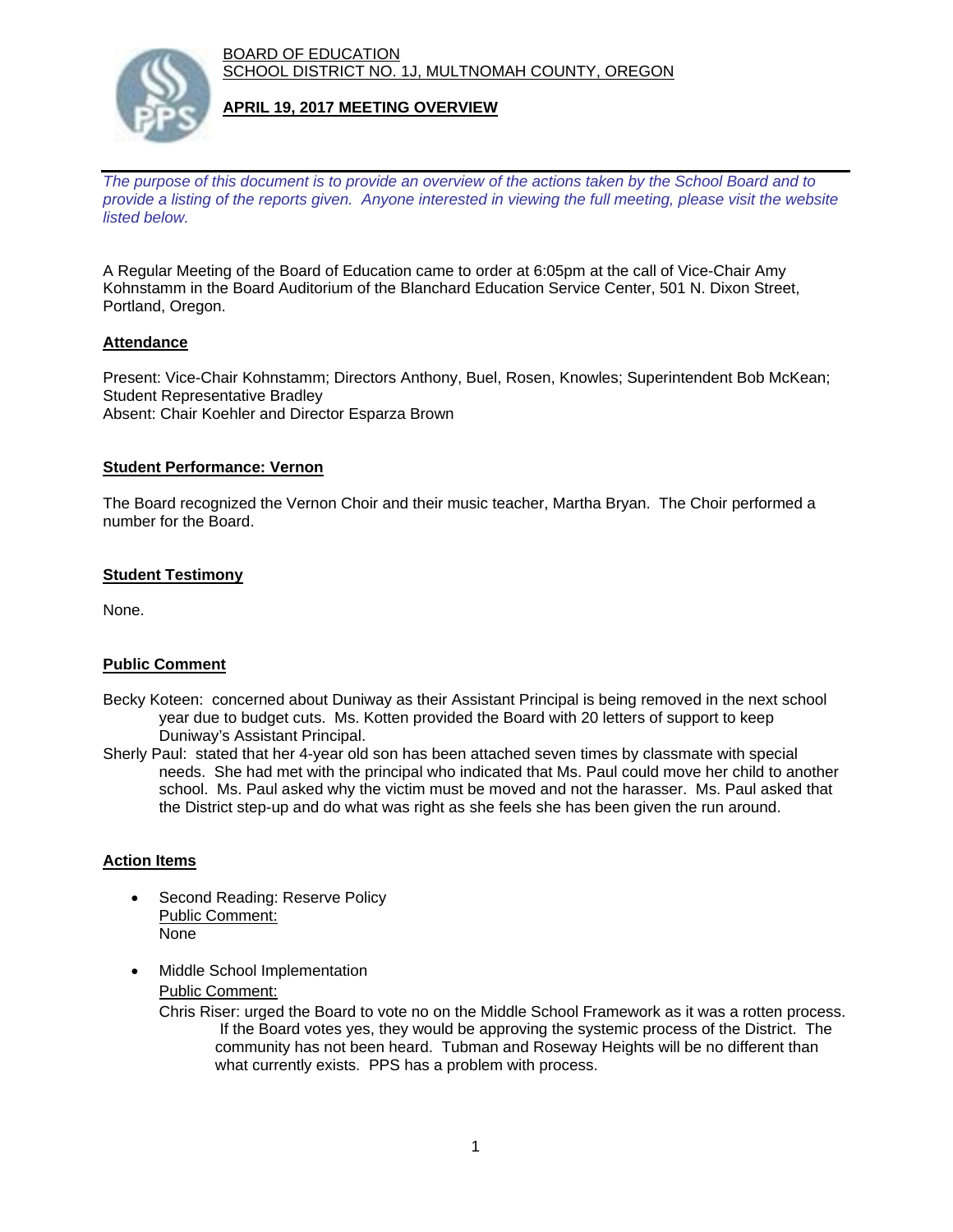Bryan Chu: the absence of transparency creates a hostile atmosphere. A white woman who has done harm to communities of color has been selected to produce a middle school framework. The plan is a catch-all of acronyms. The framework should not be approved. Gabrielle Mercedes Bolivar: the process has not been transparent, there is no accountability, and the framework contains no stakeholder input. Every day we continue to fail our students and every day we lose kids out of PPS. She had asked all year to include the community. The proposed framework was nothing, just a group of buzz words. She asked the Board to not approve the resolution.

### **The Board Approved the Following Items**

- Resolution 5447: Revision of Contingency and Reserves Policy
- Resolution 5448: Students Requesting Exemption from PE State Requirement
- Resolution 5451: Resolution to Adopt the Middle Grades Framework
- Business Agenda

# **Adjourn**

Vice-Chair Kohnstamm adjourned the meeting at 8:10pm.